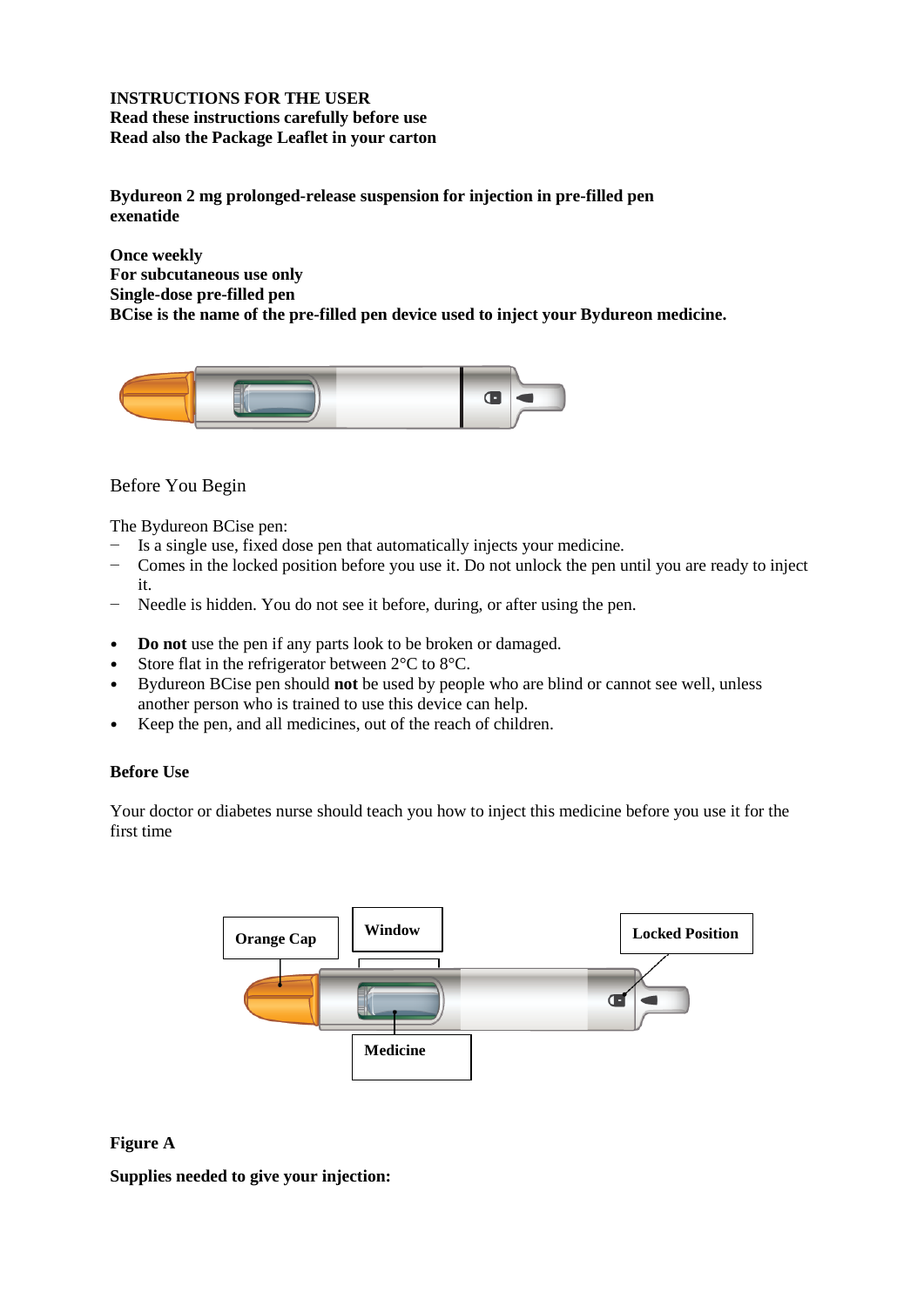**•** Bydureon BCise pen • Alcohol swab • A clean, flat surface • Puncture-resistant container (see "disposal" instructions at the end of these instructions)

## **STEP 1: Prepare for injection**

**A. Let your pen come to room temperature.**  Remove 1 pen from the refrigerator and rest it flat for 15 minutes. Bydureon BCise pen can be kept at room temperature for up to 4 weeks.





**B. Check the expiration date (labelled EXP) printed on the pen label.** Do not use the pen past the expiration date.





## **C. Wash your hands.**

### **D. Choose your injection site.**

In either your stomach, thigh, or back of the upper arm, see Figure D.

Each week you can use the same area of your body, but choose a different injection site in that area of your body.

Clean the area with an alcohol swab.





**Figure D**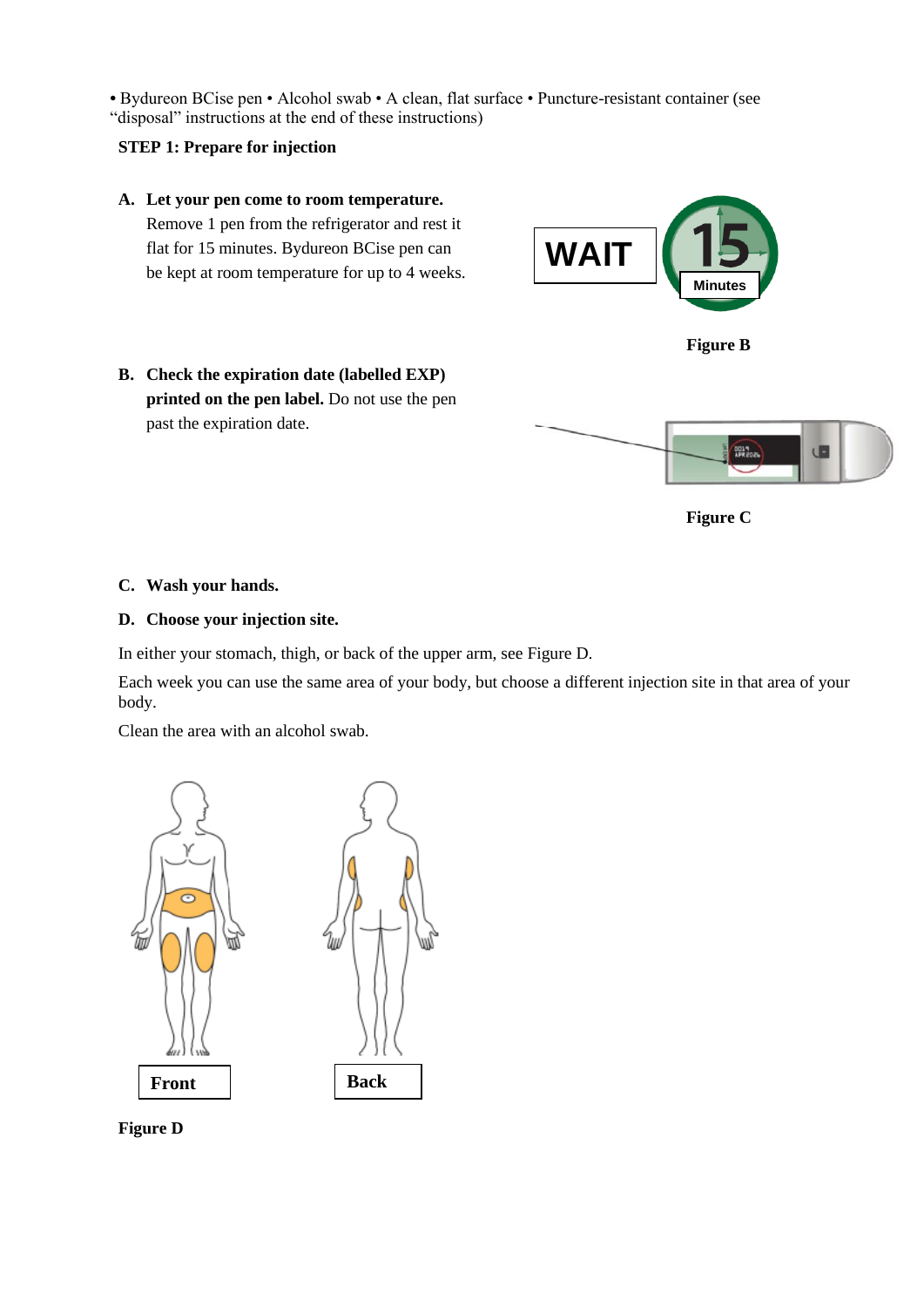## **STEP 2: Mix the medicine**

## **A. Look in the window.**

You may see white medicine along the sides, bottom or top. This means the medicine is not mixed evenly.





## **B. Shake the pen hard,**

in an up-and-down motion, until the medicine is mixed evenly and you do not see any white medicine along the sides, bottom or top. Shake for at least 15 seconds.



**Figure F**

### **C. Check the mix.**

Hold the pen up to the light and look through both sides and the bottom of the window. If not mixed well, repeat Step 2 and check again.



**Figure G**

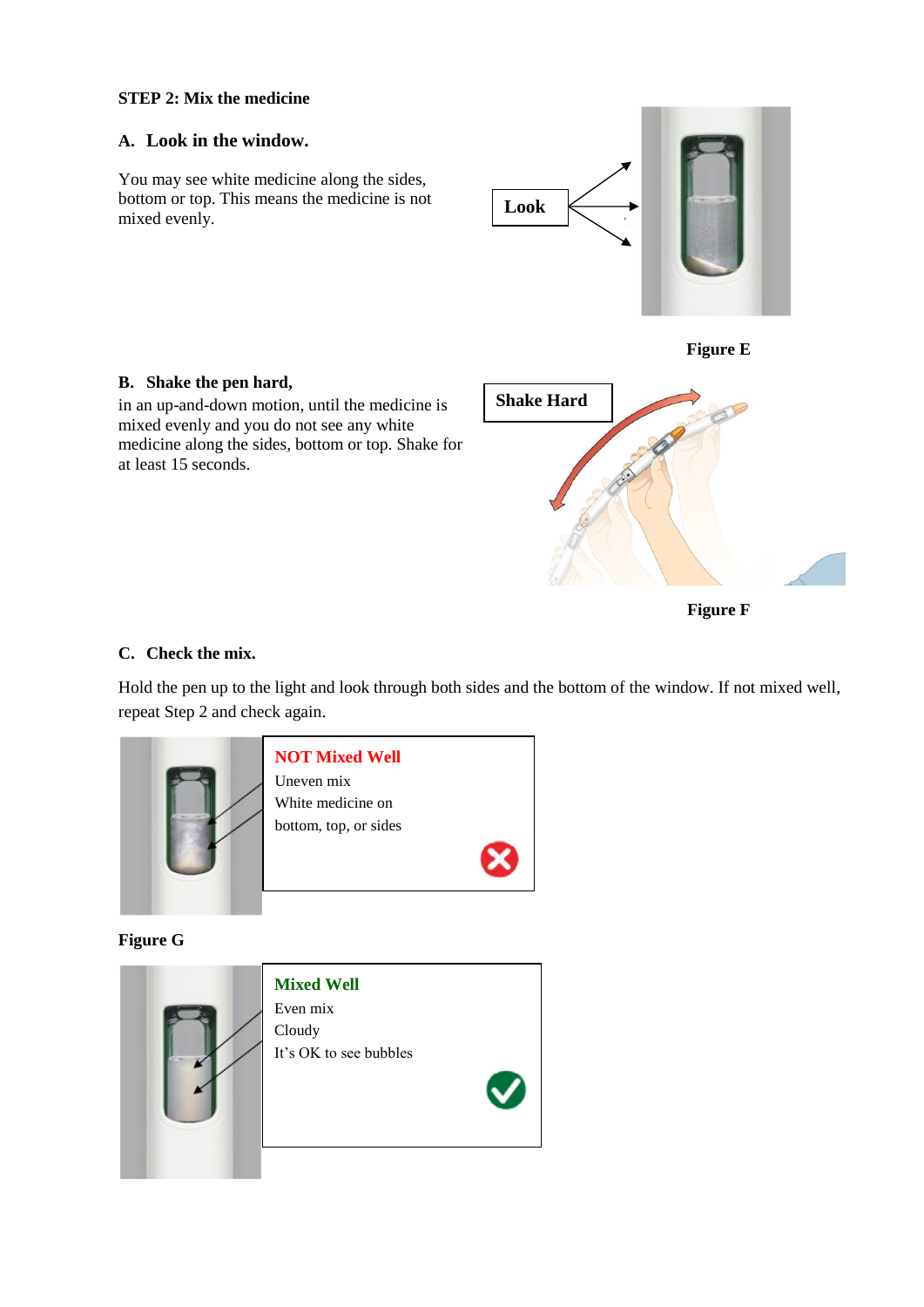# **Figure H**



**Do not** go to the next step unless your medicine is mixed well. To get a full dose, the medicine must be mixed well and look cloudy.

If not mixed well, continue to shake hard.

## **STEP 3: Prepare the Pen**

**Important:** After the medicine is fully mixed, you must complete the preparation steps **right away**, and inject to get the full dose. Do not save it to use later.

Only unlock the pen when you are ready to inject.

# **A. Unlock the pen.**

Hold the pen up straight with the orange cap toward the ceiling. Turn the knob from the Lock to the Unlock position until you hear a click.









**B. While still holding the pen straight up, firmly unscrew the orange cap.**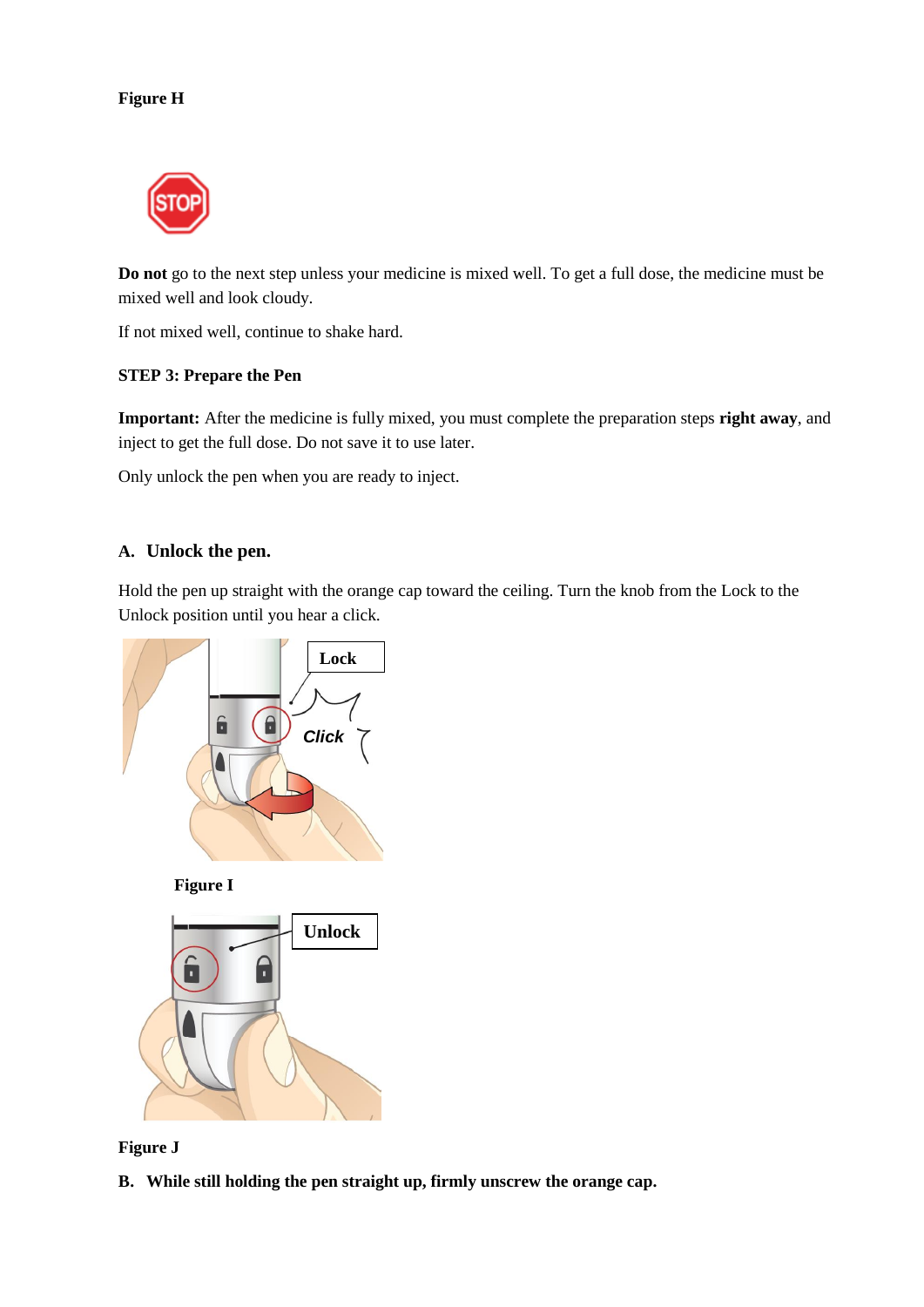- **•** You may need to turn the cap a few times before it loosens (if you hear clicking you are turning in the wrong direction).
- **•** Continue holding the pen upright to prevent the medicine from accidently leaking.
- **•** A green shield will pop up after the cap is removed. The green shield hides the needle.
- It is normal to see a few drops of liquid inside the cap. **Do not** recap the pen.

Throw away the cap.



# **STEP 4: Inject the Dose**

# **A. Inject and hold:**

- **•** Push the pen against your skin. You will hear a "click" when the injection begins.
- **•** Keep holding the pen against the skin for 15 seconds. This is to make sure you get the full dose.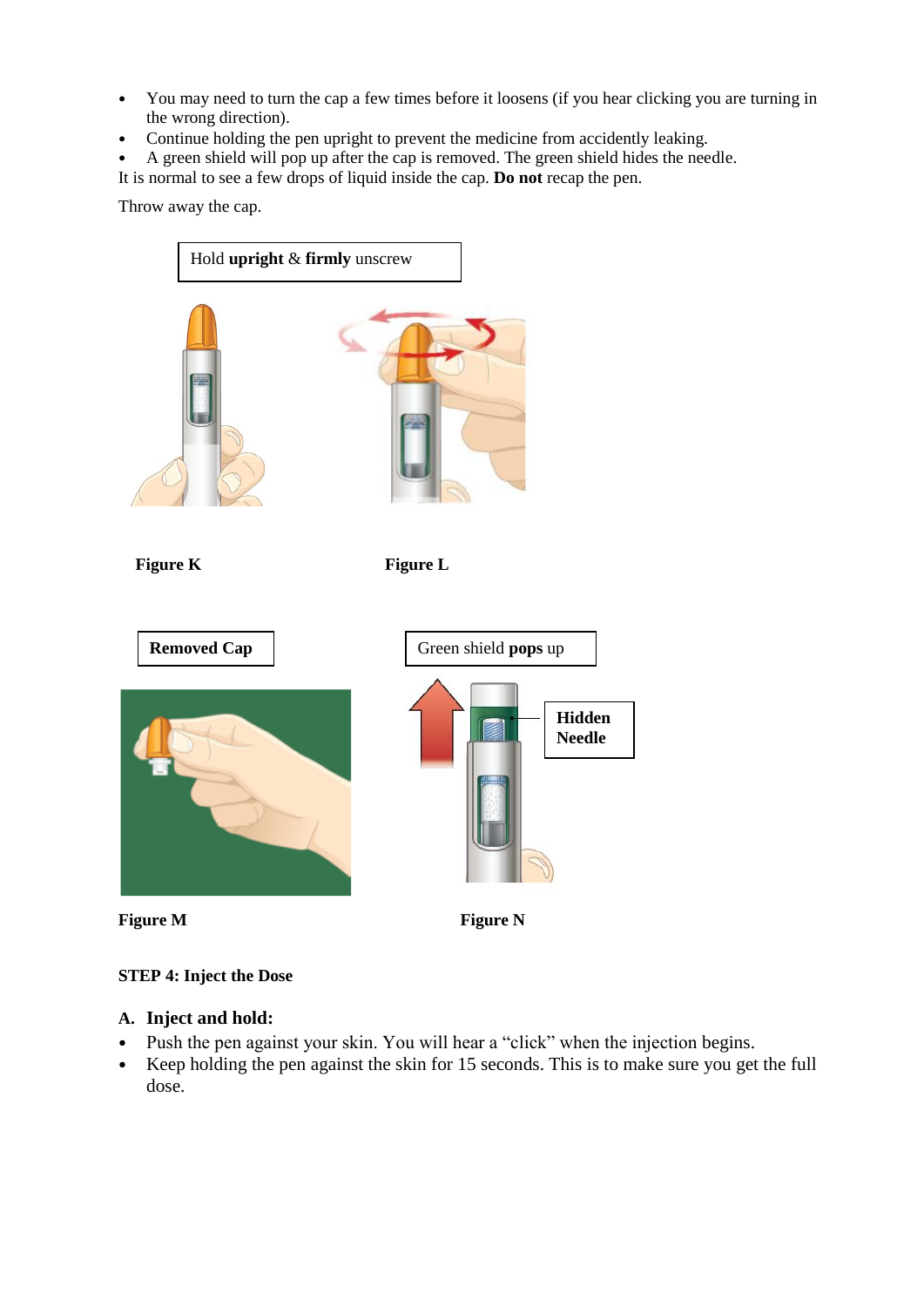

# **Figure O**

# **B. Make sure you received your full dose.**

After you receive your injection, you will see an orange rod in the window. After you lift the pen from your skin, the green shield will move back up to lock over the needle. See the Common Questions & Answers for what to do if you do not see the orange rod in the window after injection.



**Figure P**

# **C. Disposal.**

**Properly dispose of your pen right away after use**, as instructed by your doctor, pharmacist or diabetes nurse.

You will need a puncture-resistant container that:

- is large enough to hold the entire pen,
- has a lid,
- does not leak,
- is properly labelled to warn of hazardous waste inside the container.

You may use a biohazard container, another hard plastic container, or a metal container.



 **Figure Q**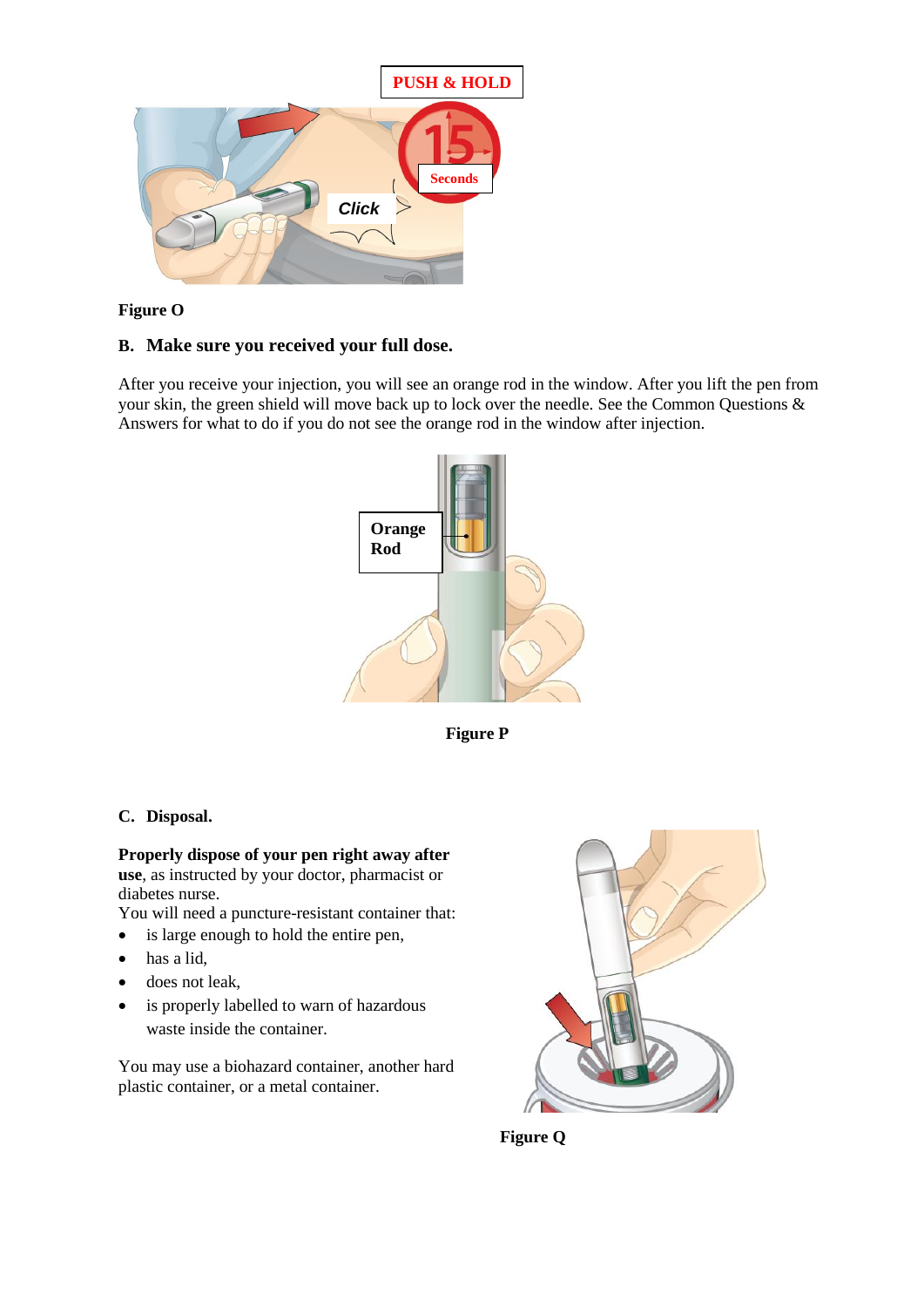## **Common Questions and Answers**

## **1. Where is the needle?**

The needle is attached to the pen and covered by the orange cap. When you unscrew the orange cap, the green shield keeps the needle covered until you inject. For more information, please see Figure N in Step 3B in the Instructions for the User.

## **2. How do I know if the medicine is fully mixed?**

After shaking the pen, look through both sides of the window. You should not see any white medicine along the bottom, top, or sides. If you see white medicine, it is unmixed. To mix, shake the pen hard until the white medicine is no longer on the bottom, top, or sides. The medicine should look even throughout (see pictures in Figure G and Figure H, Step 2C).

## **3. Why do I need to hold the pen upright while removing the orange cap?**

Holding the pen with the orange cap straight up helps prevent the medicine from leaking. It is normal to see a few drops of medicine inside the orange cap after you unscrew it.

## **4. Why should I inject my medicine right away after mixing it?**

If you do not inject your medicine right away after mixing, the medicine may separate, and you will not get your full dose. You can re-mix your medicine if your pen is in the locked position. However, after you unlock it, you must complete the preparation steps right away and inject to get the full dose. You cannot save it for later use.

## **5. How do I know I gave myself the full dose of medicine?**

To be sure you get your full dose, press and hold the pen against your skin. You will feel the needle go into your skin. Hold the needle against your skin for 15 seconds. This will allow enough time for all the medicine to go from the pen to under your skin. After removing the needle, look for the orange rod in the window as a way to tell that the dose has been given. If the orange rod does not appear, contact the local representative of the Marketing Authorisation Holder (see section 6 of the Package Leaflet for a list of contacts by country).

### **6. Why should I store my pen flat in the refrigerator?**

Pens stored vertically (with the needle up or down) are more difficult to mix. The medicine can still be fully mixed but it will take more shaking and more time.

### **7. How do I dispose of my Bydureon BCise pen?**

**Do not** throw away the pen in your household waste. You will need a puncture-resistant container that is large enough to hold the entire pen. Be sure the container has a lid. You may use a biohazard container, another hard plastic container, or a metal container. A container is not included in the carton.

Do not recycle the container with used pens. Ask your pharmacist how to safely throw it away. Do not throw the container in your household waste.

### **8. What if the device malfunctions and I cannot unlock it?**

Review the Instructions for the User Step 3 to confirm the order of operations, then contact the local representative of the Marketing Authorisation Holder (see section 6 of the Package Leaflet for a list of contacts by country). Do not try to unlock with excessive force or tools.

### **9. What if the device malfunctions and I cannot remove the orange cap?**